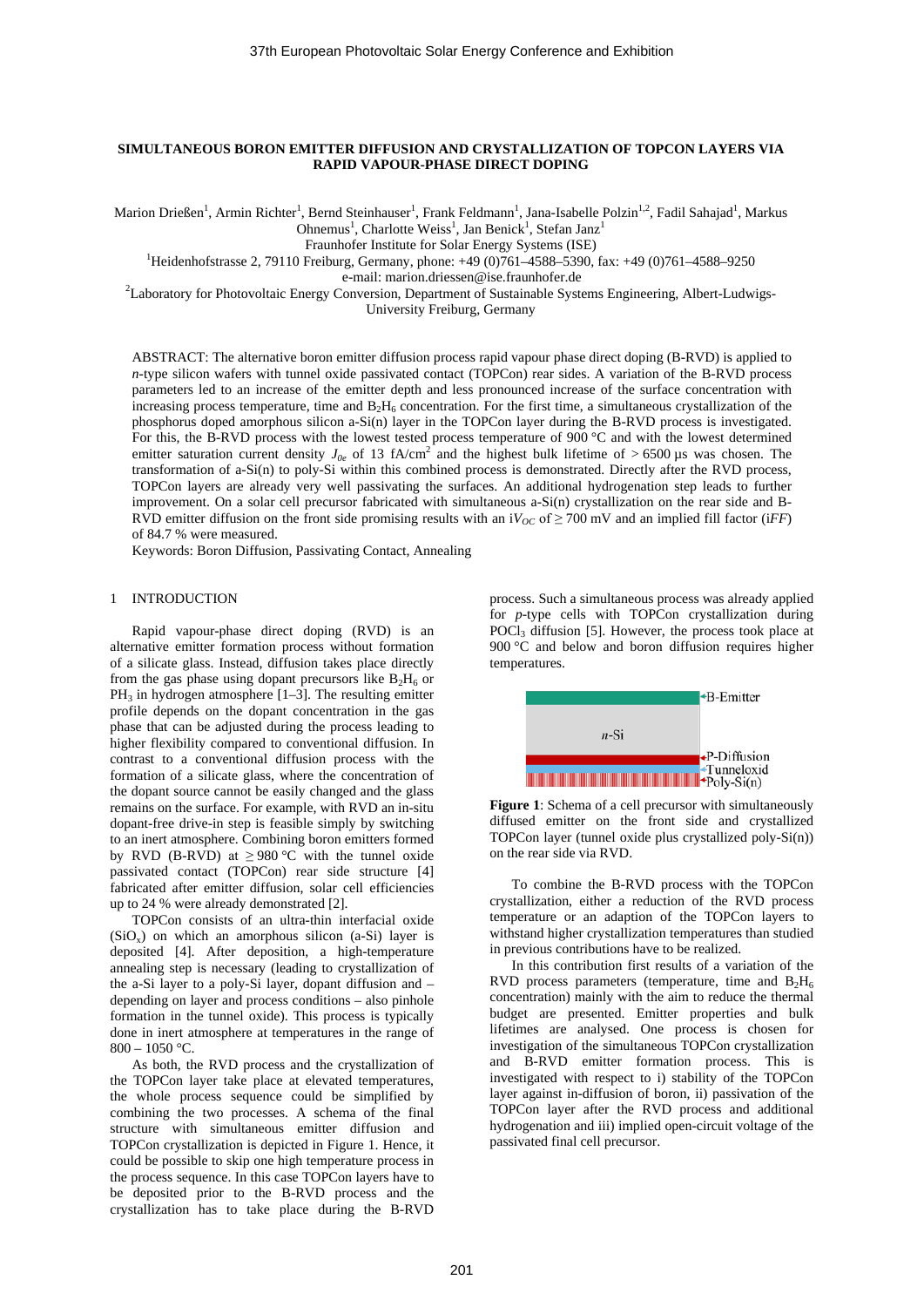## 2 EXPERIMENTAL PROCEDURE

For all experiments *n*-type FZ wafers (1  $\Omega$ cm, 200 µm thick, shiny-etched) were used. Some samples were directly diffused after a cleaning step (RCA procedure) using the B-RVD process in the tool RTCVD160 designed for epitaxial growth [6]. A scheme of the chamber of this tool is depicted in [Figure 2.](#page-1-0) The process gas flows between two rows of silicon samples standing on quartz carriers (not depicted). Due to the temperature profile in this tool, only one position per row can be used for homogeneous diffusion processes. As the rear side of the samples is in contact with the quartz carrier (separated by Si-dummies), the process is not symmetric.



<span id="page-1-0"></span>**Figure 2**: Principle of the diffusion chamber in the tool RTCVD160, adapted from [6]. Only one row of samples is visible, the second one is parallel to the first one and the process gases flow between the two rows. Due to the temperature profile, only one position per row can be used (marked in blue).

Emitter profiles were measured by electrochemical capacitance voltage profiling (ECV) for different diffusion temperatures, times and  $B_2H_6$  concentrations in hydrogen atmosphere. The resulting bulk lifetimes of some wafers were measured with a Sinton WCT-120 quasi-steady-state photoconductance (QSSPC) lifetime tester after etch back of the emitter using KOH and passivation by  $AIO_x$ .

One process was chosen for simultaneous emitter diffusion and crystallization of the phosphorus doped a-Si(n) layer in the TOPCon layer. For this experiment, FZ wafers were first thermally oxidized to prevent additional bulk defect recombination [7,8]. Samples with TOPCon layers (50 nm a-Si(n) deposited by PECVD on a 1.6 nm thick thermally grown tunnel oxide (TO)) on the rear side (RS) and on both sides (BS) were prepared. Symmetrically processed samples obtained an additional  $SiO<sub>2</sub>$  layer on both sides deposited by PECVD to prevent boron diffusion into the TOPCon layer. Then the samples were processed in the RTCVD160 either in pure hydrogen atmosphere or with added  $B_2H_6$ .

The resulting doping profiles were measured by ECV, the layer thickness and crystallinity of the poly-Si layer in the TOPCon layer by ellipsometry, the effective lifetime  $(\tau_{\text{eff}})$  and implied open-circuit voltage (i $V_{OC}$ ) by calibrated photoluminescence imaging (PLI)and QSSPC. The lifetime measurements were performed directly after the high temperature processing and after additional hydrogenation of the TOPCon layer and emitter passivation via  $AIO<sub>x</sub>$  deposited by atomic layer deposition (ALD). The process flow for the different samples is depicted in [Figure 3.](#page-1-1)



<span id="page-1-1"></span>**Figure 3:** Process flow of samples described in this contribution.

#### 3 RESULTS

## 3.1 B-RVD emitters

Emitter profiles were measured after processes with a variation of temperature, time and  $B_2H_6$  concentration in the hydrogen atmosphere. Profiles and corresponding sheet resistance  $(R_{SH})$  values are depicted in Figure 4.

The emitter profiles are between 100 nm and 400 nm deep and the depth increases with time and temperature as expected for a diffusion process. For increasing  $B_2H_6$ concentration, there seems to be a saturation of the incorporated boron atoms for a  $B_2H_6$  concentration above 750 ppm. Most applied process parameters lead to boron surface concentrations between  $3 \times 10^{19}$  cm<sup>-3</sup> and  $6\times10^{19}$  cm<sup>-3</sup> with a minor increase with increasing process temperature and time. This behaviour is most probably influenced by an autodoping effect in the applied tool. Only a higher  $B_2H_6$  concentration leads to an increase of the surface concentration to  $> 10^{20}$  cm<sup>-3</sup>.

For a solar cell electrical properties like the bulk lifetime and the recombination at the front side given in the emitter saturation current density  $J_{0e}$  are important quantities. However, bulk lifetimes of all passivated samples depicted in Figure 4 were low after the processes and resulting *J0e* values could not be evaluated. Low lifetimes were most probably caused by activation of intrinsic defects in the FZ material [7,8]. The activation can be prevented by applying a thermal pre-treatment. This was done in subsequent experiments. However, to simulate  $J_{0e}$  values and compare the different profiles the program EDNA [9] was used (depicted in Figure 4). *J0e* values increase with increasing process temperature and partly with increasing time and  $\overline{B_2H_6}$  concentration. The best process regarding low  $J_{0e}$  values seems to be the one with the lowest process temperature of 900 °C.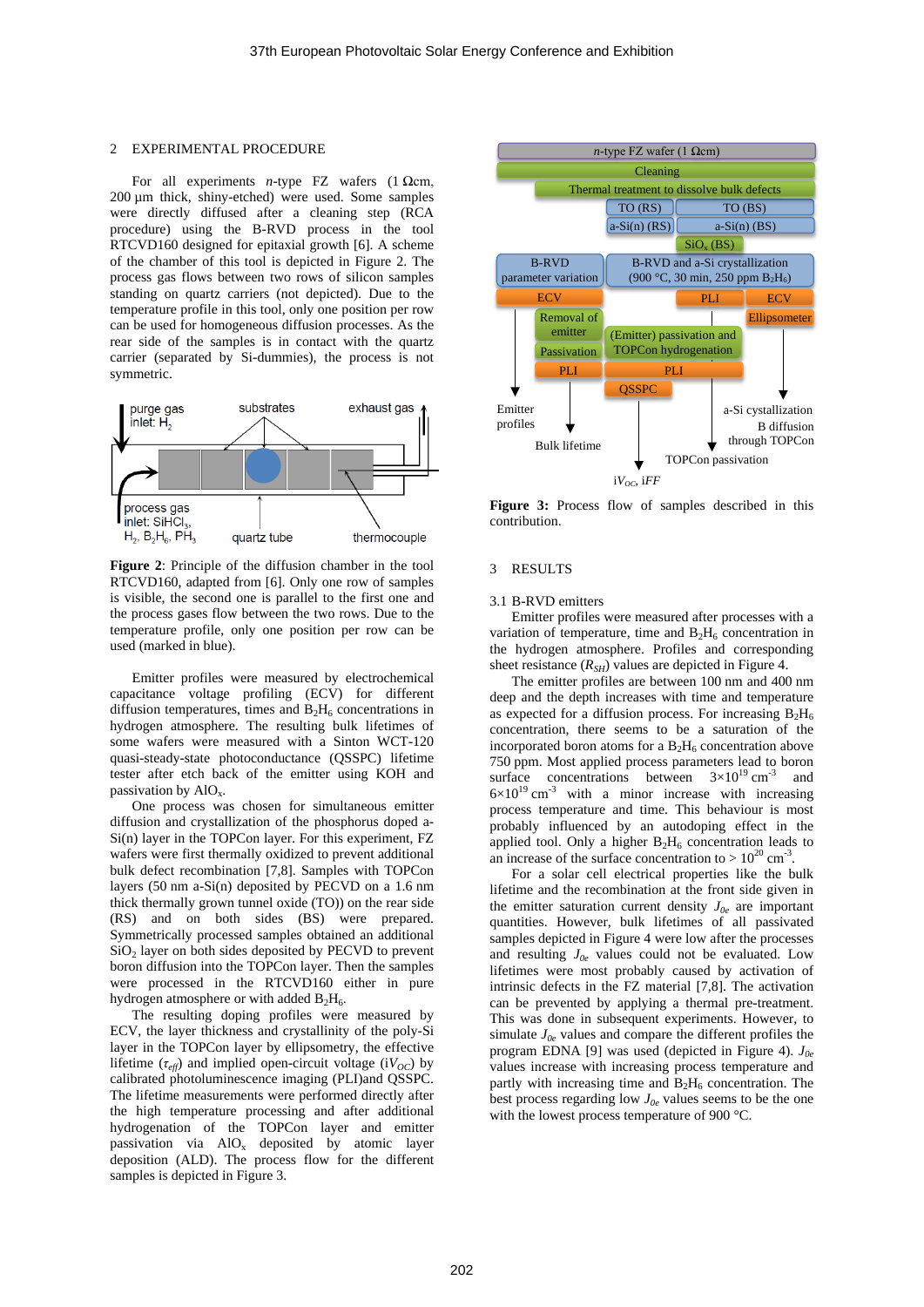

**Figure 4**: Boron profiles after RVD processes dependant on process temperature (top), process time (middle) and doping gas concentration (bottom) measured by ECV. If not mentioned otherwise, process parameters are  $T = 950$  °C for 30 min and a dopant gas concentration of 250 ppm  $B_2H_6$ . For each profile the sheet resistance  $(R_{SH})$ given in  $\Omega$ /sq. was calculated and the emitter saturation current densities  $(J_{0e})$  given in  $fA/cm^2$  were simulated using the software EDNA [9] assuming an adapted surface recombination velocity for the specific surface concentrations passivated with  $AIO<sub>x</sub>$  deposited by thermal ALD according to [10].

The bulk lifetime was determined in a separate experiment for selected processes. After the B-RVD processes the emitters were etched back with KOH  $(\geq 5 \,\mu \text{m}$  on both sides) and the samples were passivated with  $AIO<sub>x</sub>$ . Assuming a good surface passivation, the measured effective lifetime [\(Table 1\)](#page-2-0) is limited by the bulk lifetime. Lifetimes are high after the B-RVD processes, however a decrease in bulk lifetime with increasing process temperature can be observed. The reason for this is most probably an increased contamination with imurities as already stated in [2].

<span id="page-2-0"></span>**Table 1**: Effective lifetimes *τeff* of B-RVD samples treated for 30 min at different temperatures. Measurements were done after etch back of the emitter and passivation with  $AIO<sub>x</sub>$  using QSSPC (evaluated at an injection level of  $1 \times 10^{15}$  cm<sup>-3</sup>).

| temperature $\sqrt{\ }$ °C | $\mu s$<br>$\tau_{\scriptscriptstyle \rho ff}$ |
|----------------------------|------------------------------------------------|
| 900                        |                                                |
| 950                        | 3493                                           |
| 1ሰበበ                       | 1406                                           |

For the first experiment with simultaneous crystallization of the a-Si layer in the TOPCon layer during the B-RVD process, the process with the lowest temperature of 900°C for 30 min was chosen as it offers a similar thermal budget as the optimum TOPCon hightemperature annealing conditions [11].

## 3.2 Doping profile in and below TOPCon layers

For the combined process of B-RVD on the front side and crystallization of the a-Si(n) layer in the TOPCon layer on the rear side of the samples, the crystallization was confirmed using ellipsometry measurements. Boron diffusion through the phosphorus doped poly-Si(n) layer has to be avoided to prevent the formation of a pnjunction on the rear side. In the current setup, the rear side of the wafers faces the quartz carrier. An ECV measurement on this side (green curve in [Figure 5\)](#page-2-1) shows a net phosphorus doping profile below the TOPCon layer as required for solar cells. But if TOPCon faces the process gas (red curve in [Figure 5\)](#page-2-1) boron diffuses through the TOPCon layer and overcompensates the phosphorus from the poly-Si(n). The final profile looks very similar to the one on bare silicon. In contrast to phosphorous diffusion in c-Si, there is no blocking effect [12] of the boron diffusion by the P-doped poly-Si layer. If the B-RVD process would be carried out in a setup similar to a conventional furnace with both sample sides facing the process gas, the rear side would have to be protected from boron diffusion.



<span id="page-2-1"></span>**Figure 5:** Doping profiles of samples with and without TOPCon layers on gas (FS) and carrier (RS) side after RVD measured by ECV. The poly-Si layer and the tunnel oxide (TO) of the TOPCon layer are indicated in the graph.

# 3.3 TOPCon passivation

TOPCon layers might already have high passivation qualities after annealing in  $H_2$  atmosphere. To investigate this, symmetric samples with TOPCon layers on both sides were treated with a B-RVD process. The samples were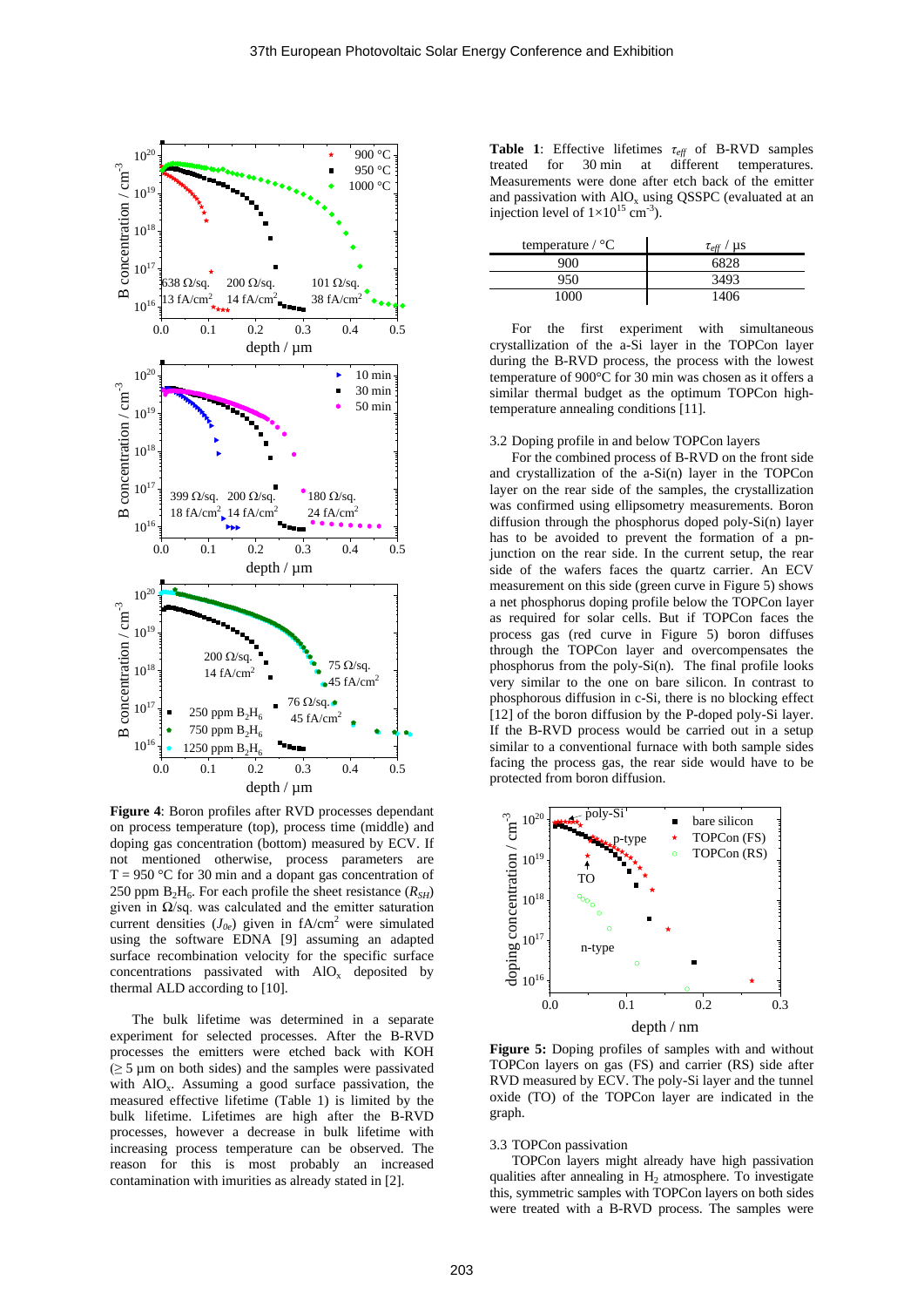protected with diffusion barriers  $(SiO<sub>2</sub>)$  on both sides prior to the process to prevent indiffusion of boron during the process into the wafer through the TOPCon layers (see section 3.2). The effective lifetime of this sample is depicted on the left side of [Figure 6.](#page-3-0) The effective lifetime around 1370 µs confirms a very high passivation quality of TOPCon layers directly after the B-RVD process.



<span id="page-3-0"></span>Figure 6: Effective lifetimes of a sample with TOPCon layers on both sides processed at T =  $900 °C$  for 30 min with  $250$  ppm  $B_2H_6$  after RVD (left) and after an additional hydrogenation (right) measured by modulumcalibrated PLI at 1 sun.

Typically, TOPCon layers are hydrogenated after annealing to improve the passivation quality. This was done by AlO<sub>y</sub> deposition and FGA leading to a further improvement of the effective lifetime to around 1480 µs (right side of [Figure 6\)](#page-3-0). For excellent passivation qualities an additional hydrogenation process seems to be necessary. The high passivation quality confirms that TOPCon layers can be successfully annealed during the B-RVD process.

#### 3.4 Implied open-circuit voltage

The potential of the simultaneous emitter diffusion and TOPCon crystallisation process via B-RVD for solar cells was tested with cell precursors. They obtained an emitter on the front side (B-RVD: 900 °C, 30 min, 250 ppm  $B_2H_6$ ) and a TOPCon layer on the rear side that was crystallized during the B-RVD process. These samples allow for evaluation of the implied open-circuit voltage  $(iV_{OC})$  from PLI measurements (example in [Figure 7\)](#page-3-1). A high i $V_{OC}$  of  $\geq$  700 mV is determined in the inner part after  $AIO<sub>x</sub>$ -based TOPCon hydrogenation. An evaluation of QSSPC measurements confirmed this  $iV_{OC}$ and shows an implied fill factor (i*FF*) 84.7 %. This result shows that the simultaneous process for emitter diffusion and crystallization of TOPCon layers is principally suited for the fabrication of high efficiency solar cells.



<span id="page-3-1"></span>Figure 7:  $iV_{OC}$  evaluation of modulum-calibrated PLI measurement at 1 sun of a sample processed at  $T = 900$  °C for 30 min.

### 4 CONCLUSIONS

In this contribution, the simultaneous emitter diffusion and TOPCon crystallization process via B-RVD is demonstrated for the first time. This combined process leads to a reduction of process and handling steps and an increased flexibility of emitter profiles compared to BBr<sub>3</sub> diffusions.

In the first part B-RVD emitters fabricated in the labtype tool RTCVD160 were investigated with the aim to reduce the thermal budget for a successful combination of this process with the crystallization of TOPCon layers. Emitter profiles can be tuned by adjusting process time, temperature and  $B_2H_6$  concentration. Decreasing process temperature, time and  $B_2H_6$  concentration lead to a reduction of the emitter depth while the surface concentration is similar for most processes around  $3x10^{19}$  cm<sup>-3</sup>. Intrinsic emitter saturation current densities were simulated and the lowest value of  $13 \text{ fA/cm}^2$  was obtained for the process with the lowest temperature of 900 °C. This process also led to the highest bulk lifetime and was chosen for the first test of the combined TOPCon crystallization during the B-RVD process.

During the B-RVD process, crystallization of the TOPCon layer takes place. The TOPCon layer does not prevent diffusion of boron into the silicon which leads to an overcompensation of the phosphorus doping resulting from the *n*-type TOPCon layer if the layer is facing the gas stream. The passivation of TOPCon layers is already quite good after the B-RVD process with effective lifetimes of around 1370 µs measured on symmetric samples. It can be further improved to around 1480 µs by an additional hydrogenation process. Finally, a first cell precursor with passivated TOCon rear side and B-RVD emitter war investigated. Implied open-circuit voltages of >700 mV and an implied fill factors of 84.7 % were measured. These are very promising results for future developments with further adaptions of the diffusion process and TOPCon layer properties and a solar cell batch with the application of the simultaneous emitter diffusion and TOPCon crystallization process via B-RVD has already been started.

## 5 ACKNOLEGEMENTS

The authors would like to express their gratitude to Antonio Leimenstoll, Felix Schätzle, Sonja Seitz, Jonas Dalke, Elke Gust, Philipp Barth, Rainer Neubauer, Michaela Winterhalder and many more colleges at ISE for their support with processing and input in many valuable discussions.

This work was funded by the German Federal Ministry for Economic Affairs and Energy (FKZ 0324280).

### 6 REFERENCES

- [1] Y. Kiyota, T. Nakamura, T. Inada et al., "Characteristics of shallow boron-doped layers in Si by rapid vapor-phase direct doping," *Journal of The Electrochemical Society*, vol. 140, no. 4, pp. 1117–1121, 1993.
- [2] S. Kühnhold-Pospischil, E. Gust, D. Amiri et al., "Rapid Vapor-Phase Direct Diffused Emitter for